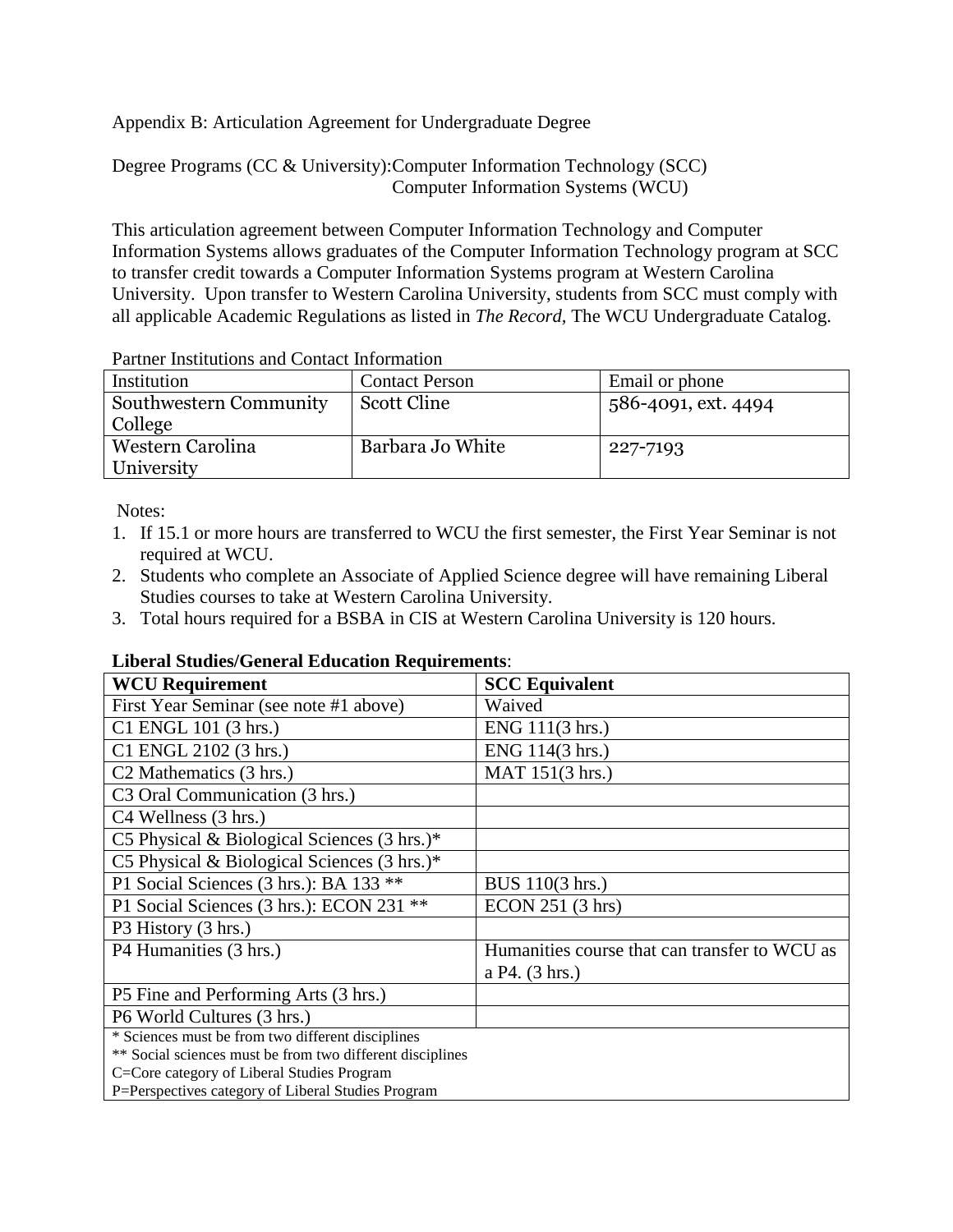|  | <b>Major Requirements (courses)</b> |  |
|--|-------------------------------------|--|
|  |                                     |  |

| <b>WCU Requirement</b>      | <b>SCC Equivalent</b>                     |
|-----------------------------|-------------------------------------------|
| ACCT 251                    |                                           |
| ECON 231 (satisfies P1)     | <b>ECON 251 (Social Science Elective)</b> |
| MATH 170 (satisfies C2)     | <b>MAT 151</b>                            |
| ACCT <sub>252</sub>         |                                           |
| <b>CIS 251</b>              | $CIS$ 110 + $CTS$ 285                     |
| <b>LAW 230</b>              |                                           |
| <b>MKT 201</b>              |                                           |
| <b>ECON 232</b>             |                                           |
| <b>FIN 305</b>              |                                           |
| <b>MGT 300</b>              |                                           |
| QA 305                      |                                           |
| <b>MGT 404</b>              |                                           |
|                             |                                           |
| <b>CIS 235</b>              | <b>NET 110</b>                            |
| <b>CIS 240</b>              | $CIS$ 115 + $CSC$ 139                     |
| <b>CIS 253</b>              | <b>DBA110</b>                             |
| <b>CIS 335</b>              |                                           |
| <b>CIS 340</b>              |                                           |
| <b>CIS 453</b>              |                                           |
| <b>CIS 455</b>              |                                           |
| <b>CIS 465</b>              |                                           |
| <b>CIS Program Elective</b> | COE 111 + CTS 289                         |
| <b>CIS Program Elective</b> | <b>SEC 110</b>                            |
| <b>General Elective</b>     | <b>WEB 110</b>                            |
| <b>General Elective</b>     | <b>NOS 110</b>                            |
| <b>General Elective</b>     | <b>CTS 120</b>                            |

Other requirements/electives needed to complete the degree program can include:

| General Elective        | <b>NOS 130</b> |
|-------------------------|----------------|
| <b>General Elective</b> | <b>CSC 151</b> |
| <b>General Elective</b> | <b>NOS 230</b> |
| General Elective        | <b>CSC 284</b> |
| General Elective        | <b>CTS 250</b> |
| General Elective        | <b>CTS 287</b> |
| <b>General Elective</b> | <b>NOS 120</b> |
|                         |                |